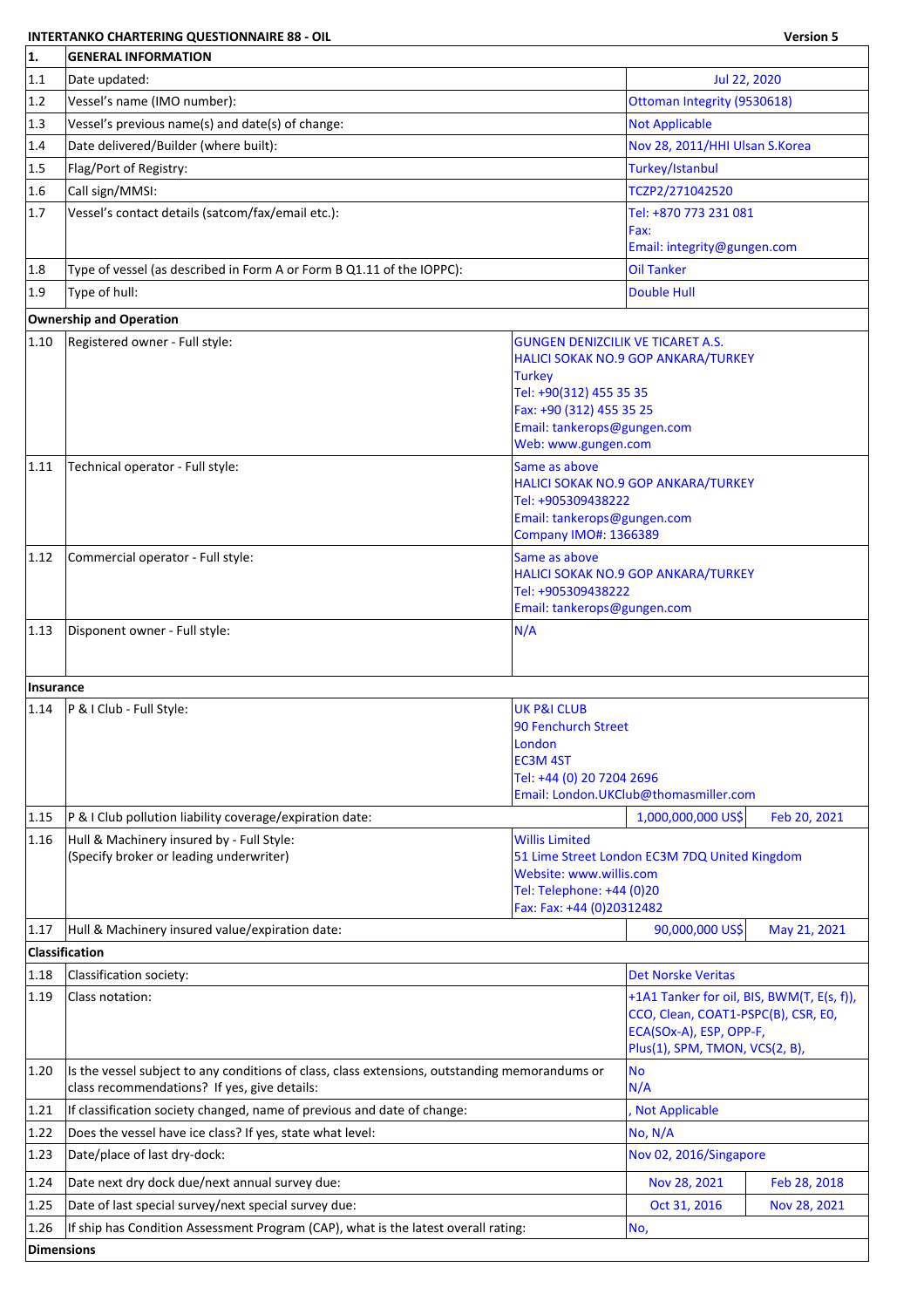| 1.27            | Length overall (LOA):                                                                 |                                                                                      |              | <b>269.19 Metres</b>                                     |                                    |
|-----------------|---------------------------------------------------------------------------------------|--------------------------------------------------------------------------------------|--------------|----------------------------------------------------------|------------------------------------|
| 1.28            | Length between perpendiculars (LBP):                                                  | <b>258.00 Metres</b>                                                                 |              |                                                          |                                    |
| 1.29            | Extreme breadth (Beam):                                                               |                                                                                      | 46.34 Metres |                                                          |                                    |
| 1.30            | Moulded depth:                                                                        |                                                                                      |              |                                                          | 24.40 Metres                       |
| 1.31            | Keel to masthead (KTM)/ Keel to masthead (KTM) in collapsed condition, if applicable: |                                                                                      |              | 52.32 Metres                                             | 50.65 Metres                       |
| 1.32            | Distance bridge front to center of manifold:                                          |                                                                                      |              |                                                          | 91.00 Metres                       |
| 1.33            | Bow to center manifold (BCM)/Stern to center manifold (SCM):                          |                                                                                      |              | <b>133.14 Metres</b>                                     | <b>136.05 Metres</b>               |
| 1.34            | Parallel body distances                                                               |                                                                                      | Lightship    | <b>Normal Ballast</b>                                    | Summer Dwt                         |
|                 | Forward to mid-point manifold:                                                        |                                                                                      | 62.40 Metres | 67.50 Metres                                             | 67.17 Metres                       |
|                 | Aft to mid-point manifold:                                                            |                                                                                      | 33.07 Metres | 50.70 Metres                                             | 71.13 Metres                       |
|                 | Parallel body length:                                                                 |                                                                                      | 95.47 Metres | <b>118.20 Metres</b>                                     | <b>138.30 Metres</b>               |
| <b>Tonnages</b> |                                                                                       |                                                                                      |              |                                                          |                                    |
| 1.35            | Net Tonnage:                                                                          |                                                                                      |              |                                                          | 48,515.00                          |
| 1.36            | Gross Tonnage/Reduced Gross Tonnage (if applicable):                                  |                                                                                      |              | 80,112.00                                                | 66,530                             |
| 1.37            | Suez Canal Tonnage - Gross (SCGT)/Net (SCNT):                                         |                                                                                      |              | 82,226.60                                                | 77,150.70                          |
| 1.38            | Panama Canal Net Tonnage (PCNT):                                                      |                                                                                      |              |                                                          | 74,311                             |
|                 | Loadline Information                                                                  |                                                                                      |              |                                                          |                                    |
| 1.39            | Loadline                                                                              | Freeboard                                                                            | Draft        | Deadweight                                               | Displacement                       |
|                 | Summer:                                                                               | 6.92 Metres                                                                          | 17.52 Metres | 149,999.00 Metric                                        | 175,237.00 Metric                  |
|                 |                                                                                       |                                                                                      |              | <b>Tonnes</b>                                            | <b>Tonnes</b>                      |
|                 | Winter:                                                                               | 7.28 Metres                                                                          | 17.16 Metres | 146,048.00 Metric<br><b>Tonnes</b>                       | 171,227.00 Metric<br><b>Tonnes</b> |
|                 | Tropical:                                                                             | 6.55 Metres                                                                          | 17.89 Metres | 154,076.30 Metric                                        | 179,255.30 Metric                  |
|                 |                                                                                       |                                                                                      |              | <b>Tonnes</b>                                            | <b>Tonnes</b>                      |
|                 | Lightship:                                                                            | 21.38 Metres                                                                         | 3.06 Metres  |                                                          | 25,179.00 Metric                   |
|                 |                                                                                       |                                                                                      |              |                                                          | <b>Tonnes</b>                      |
|                 | <b>Normal Ballast Condition:</b>                                                      | 15.90 Metres                                                                         | 9.05 Metres  | 54,465.00 Metric                                         | 79,644.00 Metric                   |
|                 |                                                                                       |                                                                                      |              | <b>Tonnes</b>                                            | <b>Tonnes</b>                      |
|                 | Segregated Ballast Condition:                                                         | 15.78 Metres                                                                         | 8.66 Metres  | 55,614.00 Metric<br><b>Tonnes</b>                        | 80,793.00 Metric<br><b>Tonnes</b>  |
| 1.40            | FWA/TPC at summer draft:                                                              |                                                                                      |              | 398.00 Millimetres                                       | <b>109.98 Metric</b>               |
|                 |                                                                                       |                                                                                      |              |                                                          | <b>Tonnes</b>                      |
| 1.41            | Does vessel have multiple SDWT? If yes, please provide all assigned loadlines:        |                                                                                      |              | <b>No</b>                                                |                                    |
|                 |                                                                                       |                                                                                      |              |                                                          |                                    |
| 1.42            | Constant (excluding fresh water):                                                     |                                                                                      |              |                                                          | <b>100 Metric Tonnes</b>           |
| 1.43            | What is the company guidelines for Under Keel Clearance (UKC) for this vessel?        |                                                                                      |              | 1-OCEAN AND OPEN WATERS: %15 OF<br><b>SUMMER DRAUGHT</b> |                                    |
|                 |                                                                                       | 2-PORT LIMITS, APPROACHES, FAIRWAYS,                                                 |              |                                                          |                                    |
|                 |                                                                                       | CHANNELS, CANALS, RIVERS, SBM/CBM,                                                   |              |                                                          |                                    |
|                 |                                                                                       | <b>WHILE ALONGSIDE: 1.5% OF MOULDED</b><br><b>BREADTH OF THE VESSEL BUT NOT LESS</b> |              |                                                          |                                    |
|                 |                                                                                       | <b>THAN 0.7 METERS</b>                                                               |              |                                                          |                                    |
| 1.44            | What is the max height of mast above waterline (air draft)                            |                                                                                      |              | <b>Full Mast</b>                                         | <b>Collapsed Mast</b>              |
|                 | Summer deadweight:                                                                    |                                                                                      |              | 34.80 Metres                                             | 33.13 Metres                       |
|                 | Normal ballast:                                                                       |                                                                                      |              | 41.10 Metres                                             | 39.43 Metres                       |
|                 | Lightship:                                                                            |                                                                                      |              | 49.26 Metres                                             | 47.59 Metres                       |

| 2.            | <b>CERTIFICATES</b>                                         | <b>Issued</b> | Last Annual  | Last Intermediate | <b>Expires</b> |
|---------------|-------------------------------------------------------------|---------------|--------------|-------------------|----------------|
| 2.1           | Safety Equipment Certificate (SEC):                         | Nov 09, 2016  | Dec 20, 2018 |                   | Nov 28, 2021   |
| $ 2.2\rangle$ | Safety Radio Certificate (SRC):                             | Nov 09, 2016  | Dec 20, 2018 |                   | Nov 28, 2021   |
| $ 2.3\rangle$ | Safety Construction Certificate (SCC):                      | Nov 09, 2016  | Dec 20, 2018 |                   | Nov 28, 2021   |
| 2.4           | International Loadline Certificate (ILC):                   | Nov 02, 2016  | Dec 20, 2018 |                   | Nov 28, 2021   |
| 2.5           | International Oil Pollution Prevention Certificate (IOPPC): | Nov 02, 2016  | Dec 20, 2018 |                   | Nov 28, 2021   |
| 2.6           | International Ship Security Certificate (ISSC):             | Dec 15, 2016  |              |                   | Mar 12, 2022   |
| 2.7           | Maritime Labour Certificate (MLC):                          | Jun 25, 2018  | N/A          |                   | Jul 11, 2023   |
| 12.8          | ISM Safety Management Certificate (SMC):                    | Dec 15, 2016  |              | Nov 13, 2014      | Dec 14, 2021   |
| 2.9           | Document of Compliance (DOC):                               | Apr 01, 2016  | Apr 25, 2018 |                   | Apr 05, 2021   |
| 2.10          | USCG Certificate of Compliance (USCGCOC):                   | Aug 31, 2017  |              |                   | Oct 17, 2021   |
| 2.11          | Civil Liability Convention (CLC) 1992 Certificate:          | Feb 09, 2019  | N/A          | N/A               | Feb 20, 2021   |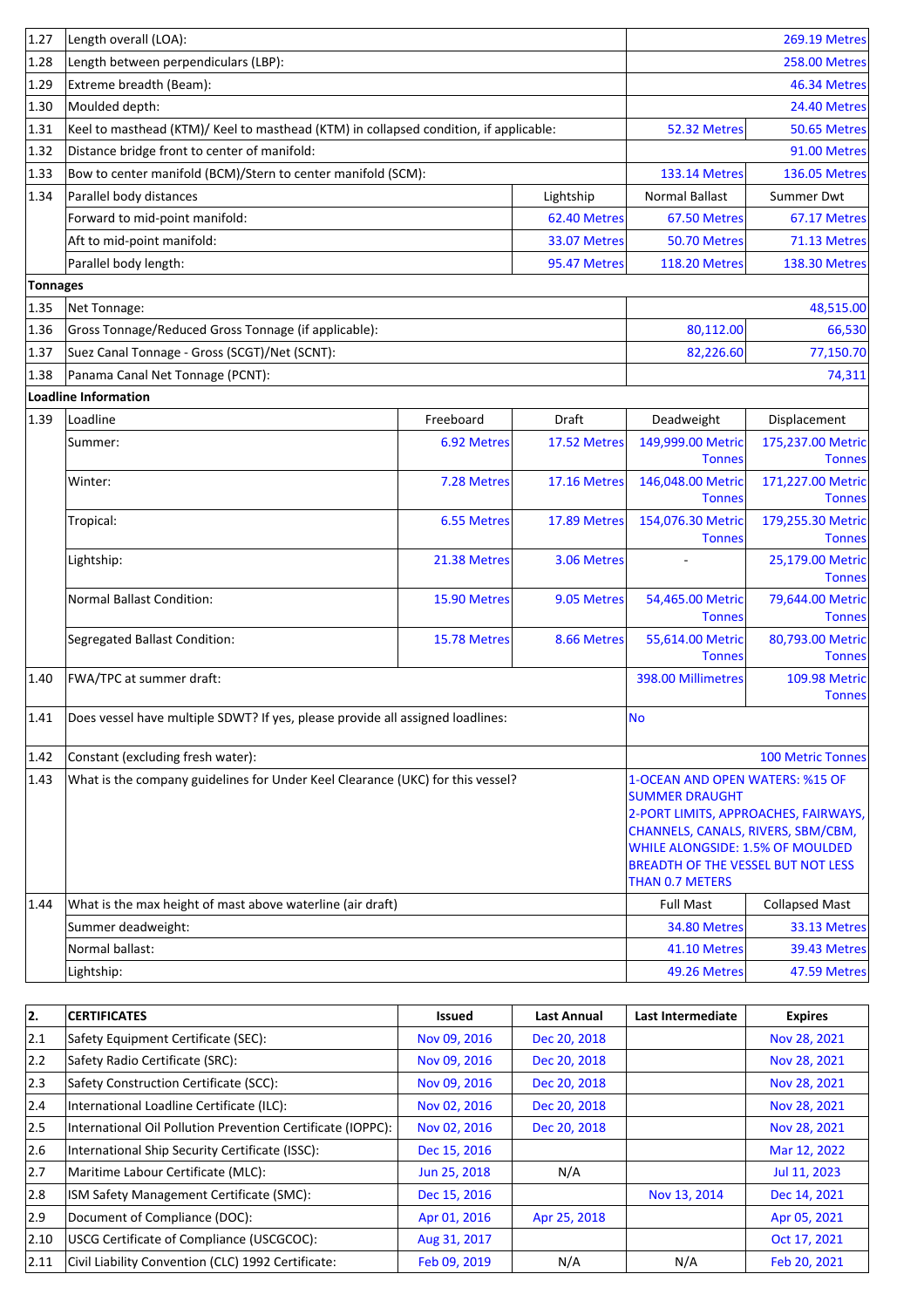| 2.12           | Civil Liability for Bunker Oil Pollution Damage Convention<br>(CLBC) Certificate:                                                     | Feb 09, 2018          | N/A                   | N/A | Feb 20, 2021          |
|----------------|---------------------------------------------------------------------------------------------------------------------------------------|-----------------------|-----------------------|-----|-----------------------|
| $ 2.13\rangle$ | Liability for the Removal of Wrecks Certificate (WRC):                                                                                | Feb 20, 2019          | N/A                   | N/A | Feb 20, 2021          |
| 2.14           | U.S. Certificate of Financial Responsibility (COFR):                                                                                  | Sep 22, 2017          | N/A                   | N/A | Sep 22, 2020          |
| 2.15           | Certificate of Class (COC):                                                                                                           | Nov 02, 2016          | Dec 20, 2018          |     | Nov 28, 2021          |
| 2.16           | International Sewage Pollution Prevention Certificate<br>(ISPPC):                                                                     | Nov 02, 2016          | N/A                   | N/A | Nov 28, 2021          |
| 2.17           | Certificate of Fitness (COF):                                                                                                         | <b>Not Applicable</b> | <b>Not Applicable</b> |     | <b>Not Applicable</b> |
| 2.18           | International Energy Efficiency Certificate (IEEC):                                                                                   | Sep 01, 2014          | N/A                   | N/A | N/A                   |
| $ 2.19\rangle$ | International Air Pollution Prevention Certificate (IAPPC):                                                                           | Nov 02, 2016          | Dec 20, 2018          |     | Nov 28, 2021          |
|                | Documentation                                                                                                                         |                       |                       |     |                       |
| 2.20           | Owner warrant that vessel is member of ITOPF and will remain so for the entire duration of this<br>voyage/contract:                   |                       |                       |     | <b>Yes</b>            |
| 2.21           | Does vessel have in place a Drug and Alcohol Policy complying with OCIMF guidelines for Control<br>of Drugs and Alcohol Onboard Ship? |                       |                       |     | <b>Yes</b>            |
| 2.22           | Is the ITF Special Agreement on board (if applicable)?                                                                                |                       |                       |     | N/A                   |
| 2.23           | <b>ITF Blue Card expiry date (if applicable):</b>                                                                                     |                       |                       |     |                       |

| 13.  | <b>CREW</b>                                                                                                |  |                               |                         |
|------|------------------------------------------------------------------------------------------------------------|--|-------------------------------|-------------------------|
| 13.1 | Nationality of Master:                                                                                     |  |                               | <b>Turkish</b>          |
| 3.2  | Number and nationality of Officers:                                                                        |  |                               | <b>Turkish</b>          |
| 3.3  | Number and nationality of Crew:<br>15                                                                      |  |                               | <b>Turkish</b>          |
| 3.4  | What is the common working language onboard:                                                               |  |                               | <b>TURKISH, ENGLISH</b> |
| 3.5  | Do officers speak and understand English?                                                                  |  |                               | <b>Yes</b>              |
| 13.6 | If Officers/ratings employed by a manning agency - Full<br><b>Officers: see Registered Owner</b><br>style: |  | Ratings: see Registered Owner |                         |

| 4.            | <b>FOR USA CALLS</b>                                                                                                                     |                                                                                                                                                                                                      |
|---------------|------------------------------------------------------------------------------------------------------------------------------------------|------------------------------------------------------------------------------------------------------------------------------------------------------------------------------------------------------|
| $ 4.1\rangle$ | Has the vessel Operator submitted a Vessel Spill Response Plan to the US Coast Guard which has<br>been approved by official USCG letter? | <b>Yes</b>                                                                                                                                                                                           |
| $ 4.2\rangle$ | Qualified individual (QI) - Full style:                                                                                                  | Mr. Michael Minogue<br><b>ECM Maritime Services</b><br>1 Selleck Street 5th Floor - Suite 511<br>Norwalk, CT 06855, USA<br>Tel: +1-203-857-0444<br>Fax: +1-203-857-0428<br>Email: QI@ecmmaritime.com |
| 4.3           | Oil Spill Response Organization (OSRO) - Full style:                                                                                     | Marine Spill Response Corp. (MSRC)<br>220 Spring Street, Suite 500 Herndon, VA 20170<br>Tel: +1-800-259-6772 or +<br>Fax: +1-703-326-5660                                                            |
| 4.4           | Salvage and Marine Firefighting Services (SMFF) - Full Style:                                                                            |                                                                                                                                                                                                      |

| 5.   | SAFETY/HELICOPTER                                                                                                                               |                                               |
|------|-------------------------------------------------------------------------------------------------------------------------------------------------|-----------------------------------------------|
| 5.1، | Its the vessel operated under a Quality Management System? If Yes, what type of system?<br>$($ ISO9001 or IMO Resolution A.741(18) as amended): | lYes<br><b>ISO 9002 and IMO Res a.741(18)</b> |
| 5.2  | Can the ship comply with the ICS Helicopter Guidelines?                                                                                         | lYes                                          |
|      | $ 5.2.1 $ If Yes, state whether winching or landing area provided:                                                                              | Landing                                       |
|      | 5.2.2 If Yes, what is the diameter of the circle provided:                                                                                      | 13.00 Metres                                  |

| l6. | <b>COATING/ANODES</b> |            |                   |                                                         |           |
|-----|-----------------------|------------|-------------------|---------------------------------------------------------|-----------|
| 6.1 | Tank Coating          | Coated     | Type              | To What Extent                                          | Anodes    |
|     | Cargo tanks:          | <b>Yes</b> | <b>Pure Epoxy</b> | Deck head to 3m<br>below & Bottom to<br>$ 0.5m$ upwards | <b>No</b> |
|     | Ballast tanks:        | <b>Yes</b> | <b>Epoxy</b>      | <b>Whole Tank</b>                                       | Yes.      |
|     | Slop tanks:           | <b>Yes</b> | <b>Pure Epoxy</b> | <b>Whole Tank</b>                                       | Yes       |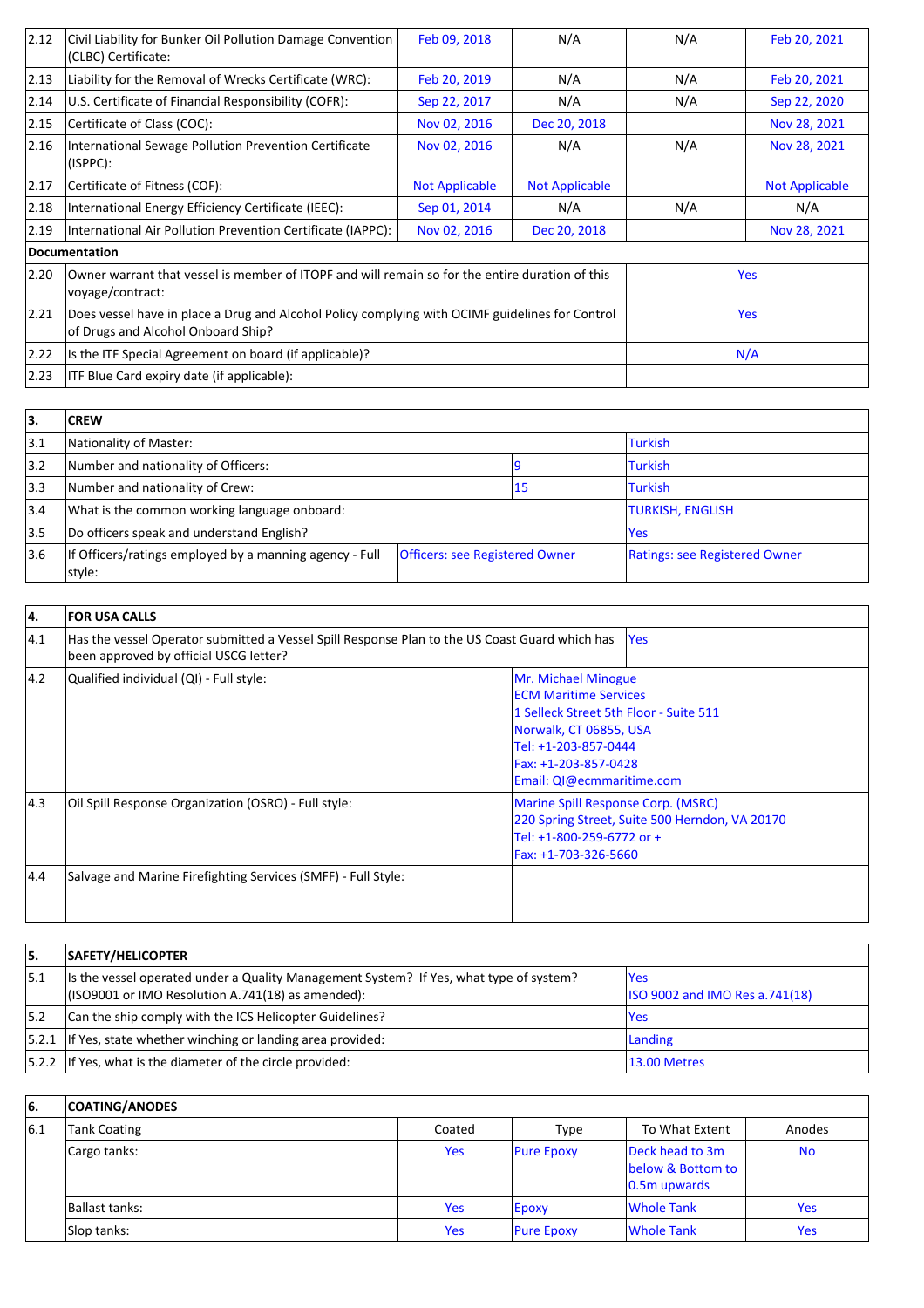| 17.  | <b>BALLAST</b>    |     |                      |                          |                            |
|------|-------------------|-----|----------------------|--------------------------|----------------------------|
| 17.1 | Pumps             | No. | <b>Type</b>          | Capacity                 | At What Head<br>$(sg=1.0)$ |
|      | Ballast Pumps:    |     | Centrifugal          | 2,500 Cu.<br>Metres/Hour | 70 Metres                  |
|      | Ballast Eductors: |     | <b>TEAMTEC-GOLAR</b> | 200 Cu.<br>Metres/Hour   | 25 Metres                  |

| 8.                 | <b>CARGO</b>                                                                                                                           |                                                                                                    |                                     |
|--------------------|----------------------------------------------------------------------------------------------------------------------------------------|----------------------------------------------------------------------------------------------------|-------------------------------------|
|                    | <b>Double Hull Vessels</b>                                                                                                             |                                                                                                    |                                     |
| 8.1                | Is vessel fitted with centerline bulkhead in all cargo tanks? If Yes, solid or perforated:                                             | Yes, Solid                                                                                         |                                     |
|                    | <b>Cargo Tank Capacities</b>                                                                                                           |                                                                                                    |                                     |
| 8.2                | Number of cargo tanks and total cubic capacity (max% per company policy: 98%, 97%, 96% or<br>95%) excluding slops tanks:               | 12                                                                                                 | 166,671 Cu. Metres                  |
| 8.2.1              | Capacity (98%) of each natural segregation with double valve (specify tanks):                                                          | Seg#1: 55217.0 m3 (1, 4 & Slops (P&S))<br>Seg#2: 58222.8 m3 (2, & 5)<br>Seg#3: 56136.4 m3 (3, & 6) |                                     |
| 8.2.2              | IMO class (Oil/Chemical Ship Type 1, 2 or 3):                                                                                          |                                                                                                    |                                     |
| 8.3                | Number of slop tanks and total cubic capacity (98%):                                                                                   | $\overline{2}$                                                                                     | 2,905.40 Cu. Metres                 |
| 8.3.1              | Specify segregations which slops tanks belong to and their capacity with double valve:                                                 | 1st, 2905.4 Cu. Metres                                                                             |                                     |
| 8.3.2              | Residual/retention oil tank(s) capacity (98%), if applicable:                                                                          |                                                                                                    |                                     |
| <b>SBT Vessels</b> |                                                                                                                                        |                                                                                                    |                                     |
| 8.3.3              | What is total SBT capacity and percentage of SDWT vessel can maintain?                                                                 | 53,576.40 Cu.<br><b>Metres</b>                                                                     | 34.70 %                             |
| 8.3.4              | Does vessel meet the requirements of MARPOL Annex I Reg 18.2:                                                                          | Yes                                                                                                |                                     |
|                    | <b>Cargo Handling and Pumping Systems</b>                                                                                              |                                                                                                    |                                     |
| 8.4                | How many grades/products can vessel load/discharge with double valve segregation:                                                      |                                                                                                    | з                                   |
| 8.5                | Are there any cargo tank filling restrictions?<br>If yes, specify number of slack tanks, max s.g., ullage restrictions etc.:           | N/A<br>1,025 kg/lt cargo density                                                                   |                                     |
| 8.6                | Max loading rate for homogenous cargo                                                                                                  | With VECS                                                                                          | <b>Without VECS</b>                 |
|                    | Loaded per manifold connection:                                                                                                        |                                                                                                    | 7,720 Cu.<br>Metres/Hour            |
|                    | Loaded simultaneously through all manifolds:                                                                                           |                                                                                                    | 17,000.00 Cu.<br>Metres/Hour        |
|                    | <b>Cargo Control Room</b>                                                                                                              |                                                                                                    |                                     |
| 8.7                | Is ship fitted with a Cargo Control Room (CCR)?                                                                                        |                                                                                                    | Yes                                 |
| 8.8                | Can tank innage/ullage be read from the CCR?                                                                                           |                                                                                                    | Yes                                 |
|                    | <b>Gauging and Sampling</b>                                                                                                            |                                                                                                    |                                     |
| 8.9                | Is gauging system certified and calibrated? If no, specify which ones are not calibrated:                                              | Yes,                                                                                               |                                     |
|                    | What type of fixed closed tank gauging system is fitted:                                                                               | Radar                                                                                              |                                     |
|                    | Are high level alarms fitted to the cargo tanks? If Yes, indicate whether to all tanks or partial:                                     | Yes, All                                                                                           |                                     |
| 8.9.1              | Can cargo be transferred under closed loading conditions in accordance with ISGOTT 11.1.6.6?                                           |                                                                                                    | Yes                                 |
| 8.9.2              | Are cargo tanks fitted with multipoint gauging? If yes, specify type and locations:                                                    |                                                                                                    | Yes, VAPOUR LOCK MMC: AFT, MID, FWD |
| 8.10               | Number of portable gauging units (example- MMC) on board:                                                                              |                                                                                                    |                                     |
|                    | <b>Vapor Emission Control System (VECS)</b>                                                                                            |                                                                                                    |                                     |
| 8.11               | Is a vapour return system (VRS) fitted?                                                                                                | Yes                                                                                                |                                     |
| 8.12               | Number/size of VECS manifolds (per side):                                                                                              | $\overline{2}$                                                                                     | 406.40 Millimetres                  |
| 8.13               | Number/size/type of VECS reducers:                                                                                                     |                                                                                                    |                                     |
| <b>Venting</b>     |                                                                                                                                        |                                                                                                    |                                     |
| 8.14               | State what type of venting system is fitted:                                                                                           | <b>VENT RISER + HIGH VELOCITY PV VALVES</b>                                                        |                                     |
|                    | <b>Cargo Manifolds and Reducers</b>                                                                                                    |                                                                                                    |                                     |
| 8.15               | Total number/size of cargo manifold connections on each side:                                                                          | 3/609.60 Millimetres                                                                               |                                     |
| 8.16               | What type of valves are fitted at manifold:                                                                                            | <b>Butterfly</b>                                                                                   |                                     |
| 8.17               | What is the material/rating of the manifold:                                                                                           | cast steel/                                                                                        |                                     |
|                    | 8.17.1 Does vessel comply with the latest edition of the OCIMF 'Recommendations for Oil Tanker<br>Manifolds and Associated Equipment'? |                                                                                                    | Yes                                 |
| 8.18               | Distance between cargo manifold centers:                                                                                               |                                                                                                    | 2,500.00 Millimetres                |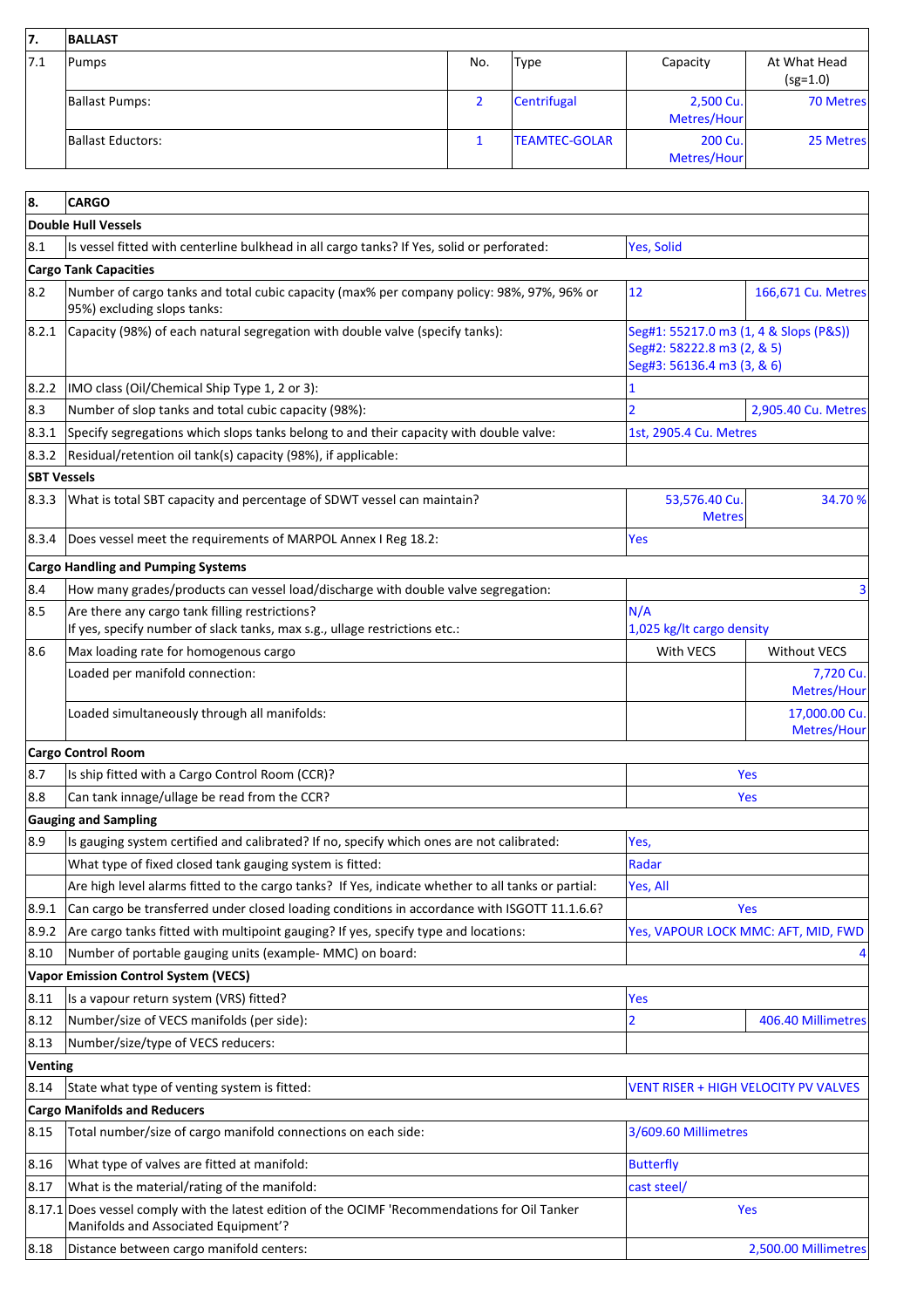| 8.19    | Distance ships rail to manifold:                                         |                |                      | 4,600.00 Millimetres                                                                                                                                         |                                        |
|---------|--------------------------------------------------------------------------|----------------|----------------------|--------------------------------------------------------------------------------------------------------------------------------------------------------------|----------------------------------------|
| 8.20    | Distance manifold to ships side:                                         |                |                      |                                                                                                                                                              | 4,600.00 Millimetres                   |
| 8.21    | Top of rail to center of manifold:                                       |                |                      |                                                                                                                                                              | 780.00 Millimetres                     |
| 8.22    | Distance main deck to center of manifold:                                |                |                      |                                                                                                                                                              | 2,100.00 Millimetres                   |
| 8.23    | Spill tank grating to center of manifold:                                |                | 900.00 Millimetres   |                                                                                                                                                              |                                        |
| 8.24    | Manifold height above the waterline in normal ballast/at SDWT condition: |                |                      | 18.04 Metres                                                                                                                                                 | 9.02 Metres                            |
| 8.25    | Number/size/type of reducers:                                            |                |                      | 6 x 609.6/406.4mm (24/16")<br>3 x 609.6/304.8mm (24/12")<br>3 x 609.6/254mm (24/10")<br>3 x 609.6/203.2mm (24/8")<br>2 x 609.6/508mm (24/20")<br><b>ANSI</b> |                                        |
| 8.26    | Is vessel fitted with a stern manifold? If yes, state size:              |                |                      | No,                                                                                                                                                          |                                        |
| Heating |                                                                          |                |                      |                                                                                                                                                              |                                        |
| 8.27    | Cargo/slop tanks fitted with a cargo heating system?                     |                | Type                 | Coiled                                                                                                                                                       | Material                               |
|         | Cargo Tanks:                                                             |                | <b>Steam</b>         | Yes                                                                                                                                                          | SS                                     |
|         | Slop Tanks:                                                              |                | <b>STEAM</b>         | Yes                                                                                                                                                          | <b>STPG 370S (Carbon</b><br>Steel)     |
| 8.28    | Maximum temperature cargo can be loaded/maintained:                      |                |                      | 66.0 °C / 150.8 °F                                                                                                                                           | 66 °C / 150.8 °F                       |
|         | 8.28.1 Minimum temperature cargo can be loaded/maintained:               |                |                      |                                                                                                                                                              |                                        |
|         | Inert Gas and Crude Oil Washing                                          |                |                      |                                                                                                                                                              |                                        |
| 8.29    | Is an Inert Gas System (IGS) fitted/operational?                         |                |                      | Yes/Yes                                                                                                                                                      |                                        |
|         | 8.29.1 Is a Crude Oil Washing (COW) installation fitted/operational?     |                |                      | Yes/Yes                                                                                                                                                      |                                        |
| 8.30    | Is IGS supplied by flue gas, inert gas (IG) generator and/or nitrogen:   |                |                      | <b>Flue Gas</b>                                                                                                                                              |                                        |
|         | <b>Cargo Pumps</b>                                                       |                |                      |                                                                                                                                                              |                                        |
| 8.31    | How many cargo pumps can be run simultaneously at full capacity:         |                |                      |                                                                                                                                                              | $\overline{3}$                         |
| 8.32    | Pumps                                                                    | No.            | Type                 | Capacity                                                                                                                                                     | At What Head<br>$(sg=1.0)$             |
|         | Cargo Pumps:                                                             | 3              | Centrifugal          | 4000 M3/HR                                                                                                                                                   | 135 Meters<br>135 Meters<br>135 Meters |
|         | Cargo Eductors:                                                          | $\overline{2}$ | <b>TEAMTEC-GOLAR</b> | 450 Cu.<br>Metres/Hour                                                                                                                                       | 25 Metres                              |
|         | Stripping:                                                               | $\mathbf{1}$   | <b>Reciprocating</b> | 250 Cu.<br>Metres/Hour                                                                                                                                       | 135 Metres                             |
| 8.33    | Is at least one emergency portable cargo pump provided?                  |                |                      |                                                                                                                                                              |                                        |

| 9.            | <b>MOORING</b>   |                |                              |                                  |              |                                       |
|---------------|------------------|----------------|------------------------------|----------------------------------|--------------|---------------------------------------|
| $ 9.1\rangle$ | Wires (on drums) | No.            | Diameter                     | Material                         | Length       | <b>Breaking Strength</b>              |
|               | Forecastle:      |                |                              | <b>Not Applicable</b>            |              |                                       |
|               | Main deck fwd:   |                |                              | <b>Not Applicable</b>            |              |                                       |
|               | Main deck aft:   |                |                              | <b>Not Applicable</b>            |              |                                       |
|               | Poop deck:       |                |                              | <b>Not Applicable</b>            |              |                                       |
| $ 9.2\rangle$ | Wire tails       | No.            | Diameter                     | Material                         | Length       | <b>Breaking Strength</b>              |
|               | Forecastle:      | 4              | 60.00 Millimetres POLYESTER  |                                  | 11.00 Metres | <b>110.00 Metric</b><br><b>Tonnes</b> |
|               | Main deck fwd:   | 4              | 60.00 Millimetres POLYESTER  |                                  | 11.00 Metres | 110.00 Metric<br><b>Tonnes</b>        |
|               | Main deck aft:   | $\overline{2}$ | 60.00 Millimetres POLYESTER  |                                  | 11.00 Metres | <b>110.00 Metric</b><br><b>Tonnes</b> |
|               | Poop deck:       | 6              | 60.00 Millimetres POLYESTER  |                                  | 11.00 Metres | <b>110.00 Metric</b><br><b>Tonnes</b> |
| 9.3           | Ropes (on drums) | No.            | Diameter                     | Material                         | Length       | <b>Breaking Strength</b>              |
|               | Forecastle:      | 4              | 34.00 Millimetres HMPE (High | <b>Modulus Poly</b><br>Ethylene) |              | 280.00 Metres 83.90 Metric Tonnes     |
|               | Main deck fwd:   | 4              | 34.00 Millimetres HMPE (High | <b>Modulus Poly</b><br>Ethylene) |              | 280.00 Metres 83.90 Metric Tonnes     |
|               | Main deck aft:   | $\overline{2}$ | 34.00 Millimetres HMPE (High |                                  |              | 280.00 Metres 83.90 Metric Tonnes     |

ı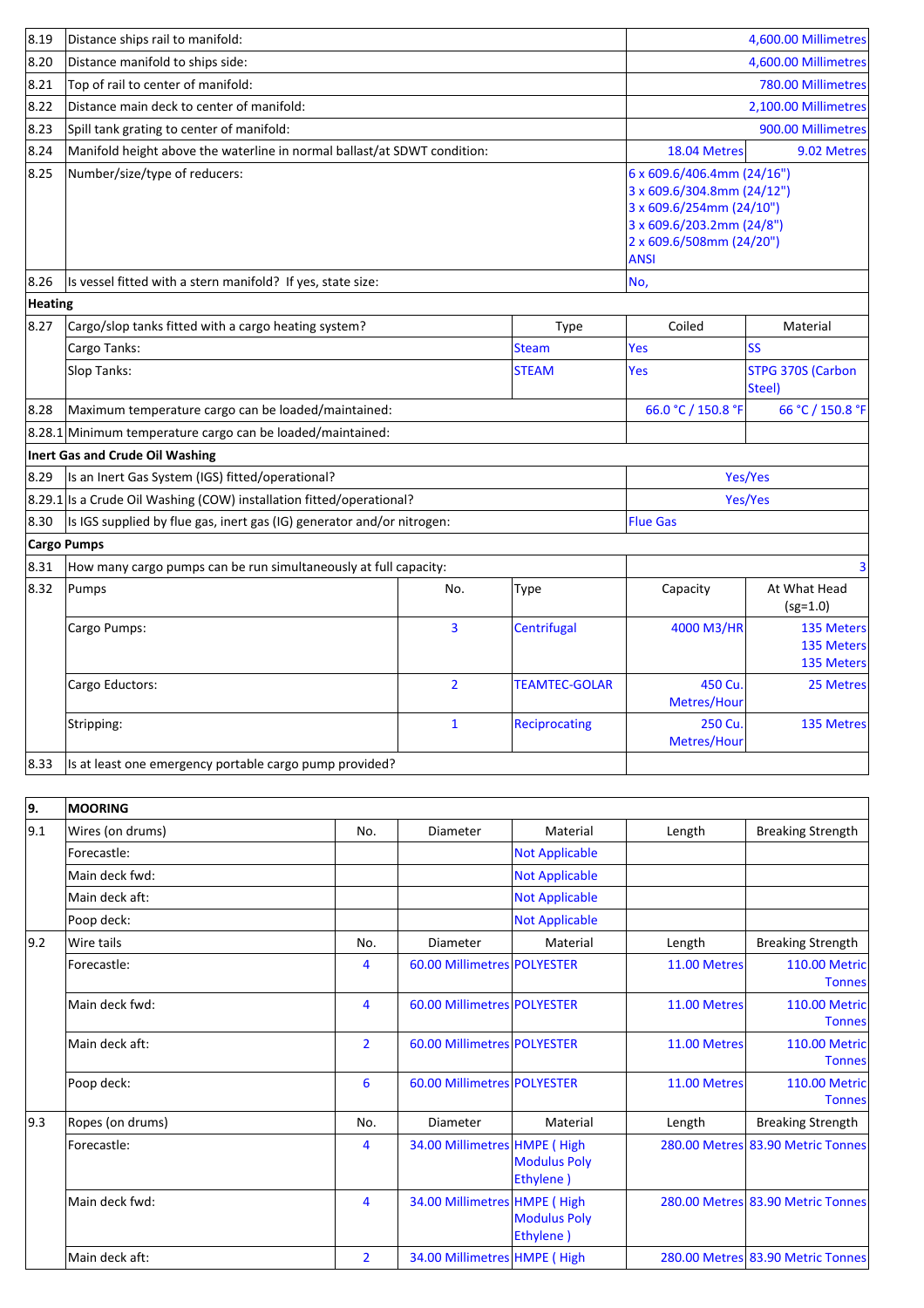| 6<br>34.00 Millimetres HMPE (High<br>Poop deck:<br>280.00 Metres 83.90 Metric Tonnes<br><b>Modulus Poly</b><br>Ethylene)<br>9.4<br>Other lines<br>Material<br>No.<br>Diameter<br>Length<br>72 Millimetres 8 Strand<br>$\overline{2}$<br>Forecastle:<br>220 Metres<br>Polypropylene<br>$\overline{2}$<br>72 Millimetres 8 Strand<br>Main deck fwd:<br>220 Metres<br>Polypropylene<br>$\overline{2}$<br>72 Millimetres 8 Strand<br>Main deck aft:<br>220 Metres<br>Polypropylene<br>72 Millimetres 8 Strand<br>$\overline{2}$<br>Poop deck:<br>220 Metres<br>Polypropylene<br>9.5<br>Winches<br>No. Drums<br><b>Motive Power</b><br><b>Brake Capacity</b><br>Type of Brake<br>No.<br>$\overline{2}$<br>67.10 Metric Band brake<br><b>Double Drums</b><br><b>Hydaulic</b><br>Forecastle:<br><b>Tonnes</b><br>$\overline{2}$<br><b>Hydraulic</b><br>67.10 Metric Band brake<br>Main deck fwd:<br><b>Double Drums</b><br><b>Tonnes</b><br><b>Hydraulic</b><br>67.10 Metric Band brake<br>Main deck aft:<br>$\mathbf{1}$<br><b>Double Drums</b><br><b>Tonnes</b><br>3<br><b>Hydraulic</b><br>67.10 Metric Band brake<br>Poop deck:<br><b>Double Drums</b><br><b>Tonnes</b><br>9.6<br>Bitts, closed chocks/fairleads<br>No. Bitts<br><b>SWL Bitts</b><br>No. Closed Chocks<br>Forecastle:<br>5<br>92 Metric Tonnes<br>6<br>8<br>Main deck fwd:<br>4<br>92 Metric Tonnes<br>$\overline{2}$<br>Main deck aft:<br><b>92 Metric Tonnes</b><br>4<br>Poop deck:<br>5<br>92 Metric Tonnes<br>8<br><b>Anchors/Emergency Towing System</b><br>9.7<br>Number of shackles on port/starboard cable:<br>13/14<br>Type/SWL of Emergency Towing system forward:<br><b>KETA-45F CHAFING</b><br><b>350 Metric Tonnes</b><br>9.8<br><b>CHAIN</b><br>9.9<br>Type/SWL of Emergency Towing system aft:<br><b>KETSP-40A</b><br>$9.10.1$ What is size of closed chock and/or fairleads of enclosed type on stern<br><b>Escort Tug</b><br>9.10.2 What is SWL of closed chock and/or fairleads of enclosed type on stern:<br>200.00 Metric Tonnes<br> 9.11 <br>What is SWL of bollard on poop deck suitable for escort tug:<br><b>200 Metric Tonnes</b><br>Lifting Equipment/Gangway<br>$ 9.12\rangle$<br>Derrick/Crane description (Number, SWL and location):<br>Cranes: 1 x 15.00 Tonnes<br><b>Derricks Onboard</b><br>$1 \times 0.1$ tons<br>$1 \times 0.2$ tons<br>3 Cranes Onboard<br>1 x 15 tons (center)<br>$1x$ 5 tons (port)<br>1 x 2 tons (starboard)<br>9.13<br>Accommodation ladder direction:<br>Does vessel have a portable gangway? If yes, state length:<br><b>Single Point Mooring (SPM) Equipment</b><br> 9.14 <br>Does the vessel meet the recommendations in the latest edition of OCIMF 'Recommendations for<br>Yes<br>Equipment Employed in the Bow Mooring of Conventional Tankers at Single Point Moorings<br>(SPM)'?<br>If fitted, how many chain stoppers:<br>$\overline{2}$<br> 9.15 <br>State type/SWL of chain stopper(s):<br> 9.16<br><b>TONGUE SM490A</b> |  |                   |  |  | <b>Modulus Poly</b><br>Ethylene) |                                       |                          |  |
|-----------------------------------------------------------------------------------------------------------------------------------------------------------------------------------------------------------------------------------------------------------------------------------------------------------------------------------------------------------------------------------------------------------------------------------------------------------------------------------------------------------------------------------------------------------------------------------------------------------------------------------------------------------------------------------------------------------------------------------------------------------------------------------------------------------------------------------------------------------------------------------------------------------------------------------------------------------------------------------------------------------------------------------------------------------------------------------------------------------------------------------------------------------------------------------------------------------------------------------------------------------------------------------------------------------------------------------------------------------------------------------------------------------------------------------------------------------------------------------------------------------------------------------------------------------------------------------------------------------------------------------------------------------------------------------------------------------------------------------------------------------------------------------------------------------------------------------------------------------------------------------------------------------------------------------------------------------------------------------------------------------------------------------------------------------------------------------------------------------------------------------------------------------------------------------------------------------------------------------------------------------------------------------------------------------------------------------------------------------------------------------------------------------------------------------------------------------------------------------------------------------------------------------------------------------------------------------------------------------------------------------------------------------------------------------------------------------------------------------------------------------------------------------------------------------------------------------------------------------------------------------------------------------------------------------------------------------|--|-------------------|--|--|----------------------------------|---------------------------------------|--------------------------|--|
|                                                                                                                                                                                                                                                                                                                                                                                                                                                                                                                                                                                                                                                                                                                                                                                                                                                                                                                                                                                                                                                                                                                                                                                                                                                                                                                                                                                                                                                                                                                                                                                                                                                                                                                                                                                                                                                                                                                                                                                                                                                                                                                                                                                                                                                                                                                                                                                                                                                                                                                                                                                                                                                                                                                                                                                                                                                                                                                                                           |  |                   |  |  |                                  |                                       |                          |  |
|                                                                                                                                                                                                                                                                                                                                                                                                                                                                                                                                                                                                                                                                                                                                                                                                                                                                                                                                                                                                                                                                                                                                                                                                                                                                                                                                                                                                                                                                                                                                                                                                                                                                                                                                                                                                                                                                                                                                                                                                                                                                                                                                                                                                                                                                                                                                                                                                                                                                                                                                                                                                                                                                                                                                                                                                                                                                                                                                                           |  |                   |  |  |                                  |                                       | <b>Breaking Strength</b> |  |
|                                                                                                                                                                                                                                                                                                                                                                                                                                                                                                                                                                                                                                                                                                                                                                                                                                                                                                                                                                                                                                                                                                                                                                                                                                                                                                                                                                                                                                                                                                                                                                                                                                                                                                                                                                                                                                                                                                                                                                                                                                                                                                                                                                                                                                                                                                                                                                                                                                                                                                                                                                                                                                                                                                                                                                                                                                                                                                                                                           |  |                   |  |  |                                  |                                       | <b>86 Metric Tonnes</b>  |  |
|                                                                                                                                                                                                                                                                                                                                                                                                                                                                                                                                                                                                                                                                                                                                                                                                                                                                                                                                                                                                                                                                                                                                                                                                                                                                                                                                                                                                                                                                                                                                                                                                                                                                                                                                                                                                                                                                                                                                                                                                                                                                                                                                                                                                                                                                                                                                                                                                                                                                                                                                                                                                                                                                                                                                                                                                                                                                                                                                                           |  |                   |  |  |                                  |                                       | <b>86 Metric Tonnes</b>  |  |
|                                                                                                                                                                                                                                                                                                                                                                                                                                                                                                                                                                                                                                                                                                                                                                                                                                                                                                                                                                                                                                                                                                                                                                                                                                                                                                                                                                                                                                                                                                                                                                                                                                                                                                                                                                                                                                                                                                                                                                                                                                                                                                                                                                                                                                                                                                                                                                                                                                                                                                                                                                                                                                                                                                                                                                                                                                                                                                                                                           |  |                   |  |  |                                  |                                       | <b>86 Metric Tonnes</b>  |  |
|                                                                                                                                                                                                                                                                                                                                                                                                                                                                                                                                                                                                                                                                                                                                                                                                                                                                                                                                                                                                                                                                                                                                                                                                                                                                                                                                                                                                                                                                                                                                                                                                                                                                                                                                                                                                                                                                                                                                                                                                                                                                                                                                                                                                                                                                                                                                                                                                                                                                                                                                                                                                                                                                                                                                                                                                                                                                                                                                                           |  |                   |  |  |                                  |                                       | <b>86 Metric Tonnes</b>  |  |
|                                                                                                                                                                                                                                                                                                                                                                                                                                                                                                                                                                                                                                                                                                                                                                                                                                                                                                                                                                                                                                                                                                                                                                                                                                                                                                                                                                                                                                                                                                                                                                                                                                                                                                                                                                                                                                                                                                                                                                                                                                                                                                                                                                                                                                                                                                                                                                                                                                                                                                                                                                                                                                                                                                                                                                                                                                                                                                                                                           |  |                   |  |  |                                  |                                       |                          |  |
|                                                                                                                                                                                                                                                                                                                                                                                                                                                                                                                                                                                                                                                                                                                                                                                                                                                                                                                                                                                                                                                                                                                                                                                                                                                                                                                                                                                                                                                                                                                                                                                                                                                                                                                                                                                                                                                                                                                                                                                                                                                                                                                                                                                                                                                                                                                                                                                                                                                                                                                                                                                                                                                                                                                                                                                                                                                                                                                                                           |  |                   |  |  |                                  |                                       |                          |  |
|                                                                                                                                                                                                                                                                                                                                                                                                                                                                                                                                                                                                                                                                                                                                                                                                                                                                                                                                                                                                                                                                                                                                                                                                                                                                                                                                                                                                                                                                                                                                                                                                                                                                                                                                                                                                                                                                                                                                                                                                                                                                                                                                                                                                                                                                                                                                                                                                                                                                                                                                                                                                                                                                                                                                                                                                                                                                                                                                                           |  |                   |  |  |                                  |                                       |                          |  |
|                                                                                                                                                                                                                                                                                                                                                                                                                                                                                                                                                                                                                                                                                                                                                                                                                                                                                                                                                                                                                                                                                                                                                                                                                                                                                                                                                                                                                                                                                                                                                                                                                                                                                                                                                                                                                                                                                                                                                                                                                                                                                                                                                                                                                                                                                                                                                                                                                                                                                                                                                                                                                                                                                                                                                                                                                                                                                                                                                           |  |                   |  |  |                                  |                                       |                          |  |
|                                                                                                                                                                                                                                                                                                                                                                                                                                                                                                                                                                                                                                                                                                                                                                                                                                                                                                                                                                                                                                                                                                                                                                                                                                                                                                                                                                                                                                                                                                                                                                                                                                                                                                                                                                                                                                                                                                                                                                                                                                                                                                                                                                                                                                                                                                                                                                                                                                                                                                                                                                                                                                                                                                                                                                                                                                                                                                                                                           |  |                   |  |  |                                  |                                       |                          |  |
|                                                                                                                                                                                                                                                                                                                                                                                                                                                                                                                                                                                                                                                                                                                                                                                                                                                                                                                                                                                                                                                                                                                                                                                                                                                                                                                                                                                                                                                                                                                                                                                                                                                                                                                                                                                                                                                                                                                                                                                                                                                                                                                                                                                                                                                                                                                                                                                                                                                                                                                                                                                                                                                                                                                                                                                                                                                                                                                                                           |  |                   |  |  |                                  |                                       | <b>SWL Closed Chocks</b> |  |
|                                                                                                                                                                                                                                                                                                                                                                                                                                                                                                                                                                                                                                                                                                                                                                                                                                                                                                                                                                                                                                                                                                                                                                                                                                                                                                                                                                                                                                                                                                                                                                                                                                                                                                                                                                                                                                                                                                                                                                                                                                                                                                                                                                                                                                                                                                                                                                                                                                                                                                                                                                                                                                                                                                                                                                                                                                                                                                                                                           |  |                   |  |  |                                  |                                       | <b>84 Metric Tonnes</b>  |  |
|                                                                                                                                                                                                                                                                                                                                                                                                                                                                                                                                                                                                                                                                                                                                                                                                                                                                                                                                                                                                                                                                                                                                                                                                                                                                                                                                                                                                                                                                                                                                                                                                                                                                                                                                                                                                                                                                                                                                                                                                                                                                                                                                                                                                                                                                                                                                                                                                                                                                                                                                                                                                                                                                                                                                                                                                                                                                                                                                                           |  |                   |  |  |                                  |                                       | <b>84 Metric Tonnes</b>  |  |
|                                                                                                                                                                                                                                                                                                                                                                                                                                                                                                                                                                                                                                                                                                                                                                                                                                                                                                                                                                                                                                                                                                                                                                                                                                                                                                                                                                                                                                                                                                                                                                                                                                                                                                                                                                                                                                                                                                                                                                                                                                                                                                                                                                                                                                                                                                                                                                                                                                                                                                                                                                                                                                                                                                                                                                                                                                                                                                                                                           |  |                   |  |  |                                  |                                       | <b>84 Metric Tonnes</b>  |  |
|                                                                                                                                                                                                                                                                                                                                                                                                                                                                                                                                                                                                                                                                                                                                                                                                                                                                                                                                                                                                                                                                                                                                                                                                                                                                                                                                                                                                                                                                                                                                                                                                                                                                                                                                                                                                                                                                                                                                                                                                                                                                                                                                                                                                                                                                                                                                                                                                                                                                                                                                                                                                                                                                                                                                                                                                                                                                                                                                                           |  |                   |  |  |                                  |                                       | <b>84 Metric Tonnes</b>  |  |
|                                                                                                                                                                                                                                                                                                                                                                                                                                                                                                                                                                                                                                                                                                                                                                                                                                                                                                                                                                                                                                                                                                                                                                                                                                                                                                                                                                                                                                                                                                                                                                                                                                                                                                                                                                                                                                                                                                                                                                                                                                                                                                                                                                                                                                                                                                                                                                                                                                                                                                                                                                                                                                                                                                                                                                                                                                                                                                                                                           |  |                   |  |  |                                  |                                       |                          |  |
|                                                                                                                                                                                                                                                                                                                                                                                                                                                                                                                                                                                                                                                                                                                                                                                                                                                                                                                                                                                                                                                                                                                                                                                                                                                                                                                                                                                                                                                                                                                                                                                                                                                                                                                                                                                                                                                                                                                                                                                                                                                                                                                                                                                                                                                                                                                                                                                                                                                                                                                                                                                                                                                                                                                                                                                                                                                                                                                                                           |  |                   |  |  |                                  |                                       |                          |  |
|                                                                                                                                                                                                                                                                                                                                                                                                                                                                                                                                                                                                                                                                                                                                                                                                                                                                                                                                                                                                                                                                                                                                                                                                                                                                                                                                                                                                                                                                                                                                                                                                                                                                                                                                                                                                                                                                                                                                                                                                                                                                                                                                                                                                                                                                                                                                                                                                                                                                                                                                                                                                                                                                                                                                                                                                                                                                                                                                                           |  |                   |  |  |                                  |                                       |                          |  |
|                                                                                                                                                                                                                                                                                                                                                                                                                                                                                                                                                                                                                                                                                                                                                                                                                                                                                                                                                                                                                                                                                                                                                                                                                                                                                                                                                                                                                                                                                                                                                                                                                                                                                                                                                                                                                                                                                                                                                                                                                                                                                                                                                                                                                                                                                                                                                                                                                                                                                                                                                                                                                                                                                                                                                                                                                                                                                                                                                           |  |                   |  |  |                                  |                                       | <b>200 Metric Tonnes</b> |  |
|                                                                                                                                                                                                                                                                                                                                                                                                                                                                                                                                                                                                                                                                                                                                                                                                                                                                                                                                                                                                                                                                                                                                                                                                                                                                                                                                                                                                                                                                                                                                                                                                                                                                                                                                                                                                                                                                                                                                                                                                                                                                                                                                                                                                                                                                                                                                                                                                                                                                                                                                                                                                                                                                                                                                                                                                                                                                                                                                                           |  | 1160 x 504 x 1130 |  |  |                                  |                                       |                          |  |
|                                                                                                                                                                                                                                                                                                                                                                                                                                                                                                                                                                                                                                                                                                                                                                                                                                                                                                                                                                                                                                                                                                                                                                                                                                                                                                                                                                                                                                                                                                                                                                                                                                                                                                                                                                                                                                                                                                                                                                                                                                                                                                                                                                                                                                                                                                                                                                                                                                                                                                                                                                                                                                                                                                                                                                                                                                                                                                                                                           |  |                   |  |  |                                  |                                       |                          |  |
|                                                                                                                                                                                                                                                                                                                                                                                                                                                                                                                                                                                                                                                                                                                                                                                                                                                                                                                                                                                                                                                                                                                                                                                                                                                                                                                                                                                                                                                                                                                                                                                                                                                                                                                                                                                                                                                                                                                                                                                                                                                                                                                                                                                                                                                                                                                                                                                                                                                                                                                                                                                                                                                                                                                                                                                                                                                                                                                                                           |  |                   |  |  |                                  |                                       |                          |  |
|                                                                                                                                                                                                                                                                                                                                                                                                                                                                                                                                                                                                                                                                                                                                                                                                                                                                                                                                                                                                                                                                                                                                                                                                                                                                                                                                                                                                                                                                                                                                                                                                                                                                                                                                                                                                                                                                                                                                                                                                                                                                                                                                                                                                                                                                                                                                                                                                                                                                                                                                                                                                                                                                                                                                                                                                                                                                                                                                                           |  |                   |  |  |                                  |                                       |                          |  |
|                                                                                                                                                                                                                                                                                                                                                                                                                                                                                                                                                                                                                                                                                                                                                                                                                                                                                                                                                                                                                                                                                                                                                                                                                                                                                                                                                                                                                                                                                                                                                                                                                                                                                                                                                                                                                                                                                                                                                                                                                                                                                                                                                                                                                                                                                                                                                                                                                                                                                                                                                                                                                                                                                                                                                                                                                                                                                                                                                           |  |                   |  |  |                                  |                                       |                          |  |
|                                                                                                                                                                                                                                                                                                                                                                                                                                                                                                                                                                                                                                                                                                                                                                                                                                                                                                                                                                                                                                                                                                                                                                                                                                                                                                                                                                                                                                                                                                                                                                                                                                                                                                                                                                                                                                                                                                                                                                                                                                                                                                                                                                                                                                                                                                                                                                                                                                                                                                                                                                                                                                                                                                                                                                                                                                                                                                                                                           |  |                   |  |  |                                  |                                       |                          |  |
|                                                                                                                                                                                                                                                                                                                                                                                                                                                                                                                                                                                                                                                                                                                                                                                                                                                                                                                                                                                                                                                                                                                                                                                                                                                                                                                                                                                                                                                                                                                                                                                                                                                                                                                                                                                                                                                                                                                                                                                                                                                                                                                                                                                                                                                                                                                                                                                                                                                                                                                                                                                                                                                                                                                                                                                                                                                                                                                                                           |  |                   |  |  |                                  |                                       |                          |  |
|                                                                                                                                                                                                                                                                                                                                                                                                                                                                                                                                                                                                                                                                                                                                                                                                                                                                                                                                                                                                                                                                                                                                                                                                                                                                                                                                                                                                                                                                                                                                                                                                                                                                                                                                                                                                                                                                                                                                                                                                                                                                                                                                                                                                                                                                                                                                                                                                                                                                                                                                                                                                                                                                                                                                                                                                                                                                                                                                                           |  |                   |  |  |                                  |                                       |                          |  |
|                                                                                                                                                                                                                                                                                                                                                                                                                                                                                                                                                                                                                                                                                                                                                                                                                                                                                                                                                                                                                                                                                                                                                                                                                                                                                                                                                                                                                                                                                                                                                                                                                                                                                                                                                                                                                                                                                                                                                                                                                                                                                                                                                                                                                                                                                                                                                                                                                                                                                                                                                                                                                                                                                                                                                                                                                                                                                                                                                           |  |                   |  |  |                                  |                                       |                          |  |
|                                                                                                                                                                                                                                                                                                                                                                                                                                                                                                                                                                                                                                                                                                                                                                                                                                                                                                                                                                                                                                                                                                                                                                                                                                                                                                                                                                                                                                                                                                                                                                                                                                                                                                                                                                                                                                                                                                                                                                                                                                                                                                                                                                                                                                                                                                                                                                                                                                                                                                                                                                                                                                                                                                                                                                                                                                                                                                                                                           |  |                   |  |  |                                  |                                       |                          |  |
|                                                                                                                                                                                                                                                                                                                                                                                                                                                                                                                                                                                                                                                                                                                                                                                                                                                                                                                                                                                                                                                                                                                                                                                                                                                                                                                                                                                                                                                                                                                                                                                                                                                                                                                                                                                                                                                                                                                                                                                                                                                                                                                                                                                                                                                                                                                                                                                                                                                                                                                                                                                                                                                                                                                                                                                                                                                                                                                                                           |  |                   |  |  |                                  | <b>350.00 Metric</b><br><b>Tonnes</b> |                          |  |
| 9.17<br>What is the maximum size chain diameter the bow stopper(s) can handle:                                                                                                                                                                                                                                                                                                                                                                                                                                                                                                                                                                                                                                                                                                                                                                                                                                                                                                                                                                                                                                                                                                                                                                                                                                                                                                                                                                                                                                                                                                                                                                                                                                                                                                                                                                                                                                                                                                                                                                                                                                                                                                                                                                                                                                                                                                                                                                                                                                                                                                                                                                                                                                                                                                                                                                                                                                                                            |  |                   |  |  |                                  |                                       | 76.00 Millimetres        |  |
| 9.18<br>Distance between the bow fairlead and chain stopper/bracket:                                                                                                                                                                                                                                                                                                                                                                                                                                                                                                                                                                                                                                                                                                                                                                                                                                                                                                                                                                                                                                                                                                                                                                                                                                                                                                                                                                                                                                                                                                                                                                                                                                                                                                                                                                                                                                                                                                                                                                                                                                                                                                                                                                                                                                                                                                                                                                                                                                                                                                                                                                                                                                                                                                                                                                                                                                                                                      |  |                   |  |  |                                  |                                       | 2,800.00 Metres          |  |
| 9.19<br>Is bow chock and/or fairlead of enclosed type of OCIMF recommended size<br><b>Yes</b><br>(600mm x 450mm)? If not, give details of size:<br><b>Not Applicable</b>                                                                                                                                                                                                                                                                                                                                                                                                                                                                                                                                                                                                                                                                                                                                                                                                                                                                                                                                                                                                                                                                                                                                                                                                                                                                                                                                                                                                                                                                                                                                                                                                                                                                                                                                                                                                                                                                                                                                                                                                                                                                                                                                                                                                                                                                                                                                                                                                                                                                                                                                                                                                                                                                                                                                                                                  |  |                   |  |  |                                  |                                       |                          |  |